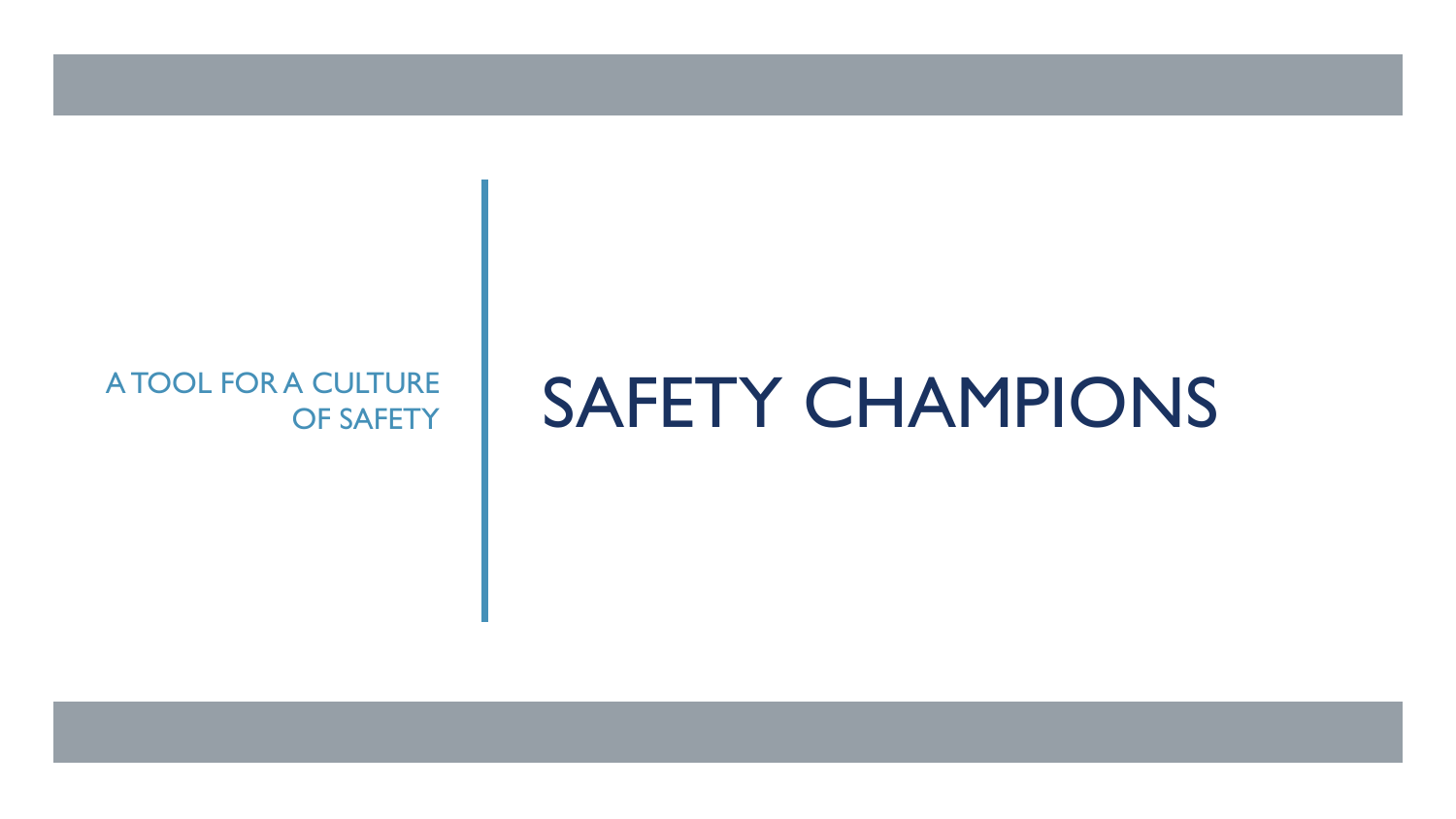**SAFETY CHAMPION** PROGRAM A NEW INITIATIVE FOR USA **GYMNASTICS** 

- Focus on holistic safety
- Develop a network of front-line safety focused individuals
- Create "safety wisdom" starting at the frontlines
- Ongoing training on a wide range of topics related to safety, health, and professional development
- Educational resources for each member club
- A direct line of communication to parents at the club level, through the Safety Champion
- **Direct line of communication for questions related to Safe** Sport and general concerns that come up at the club level.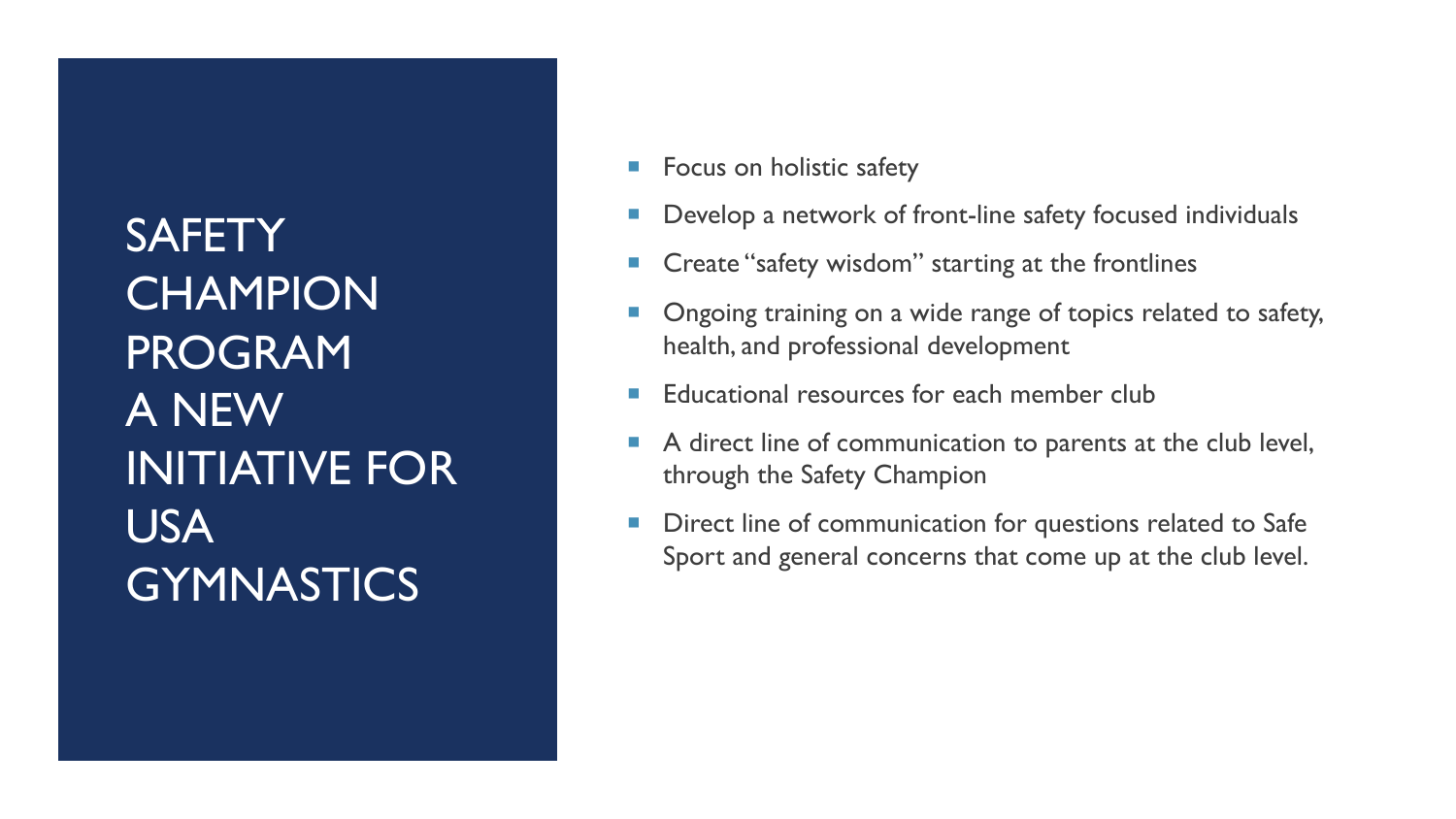## ENHANCES CULTURE OF SAFETY

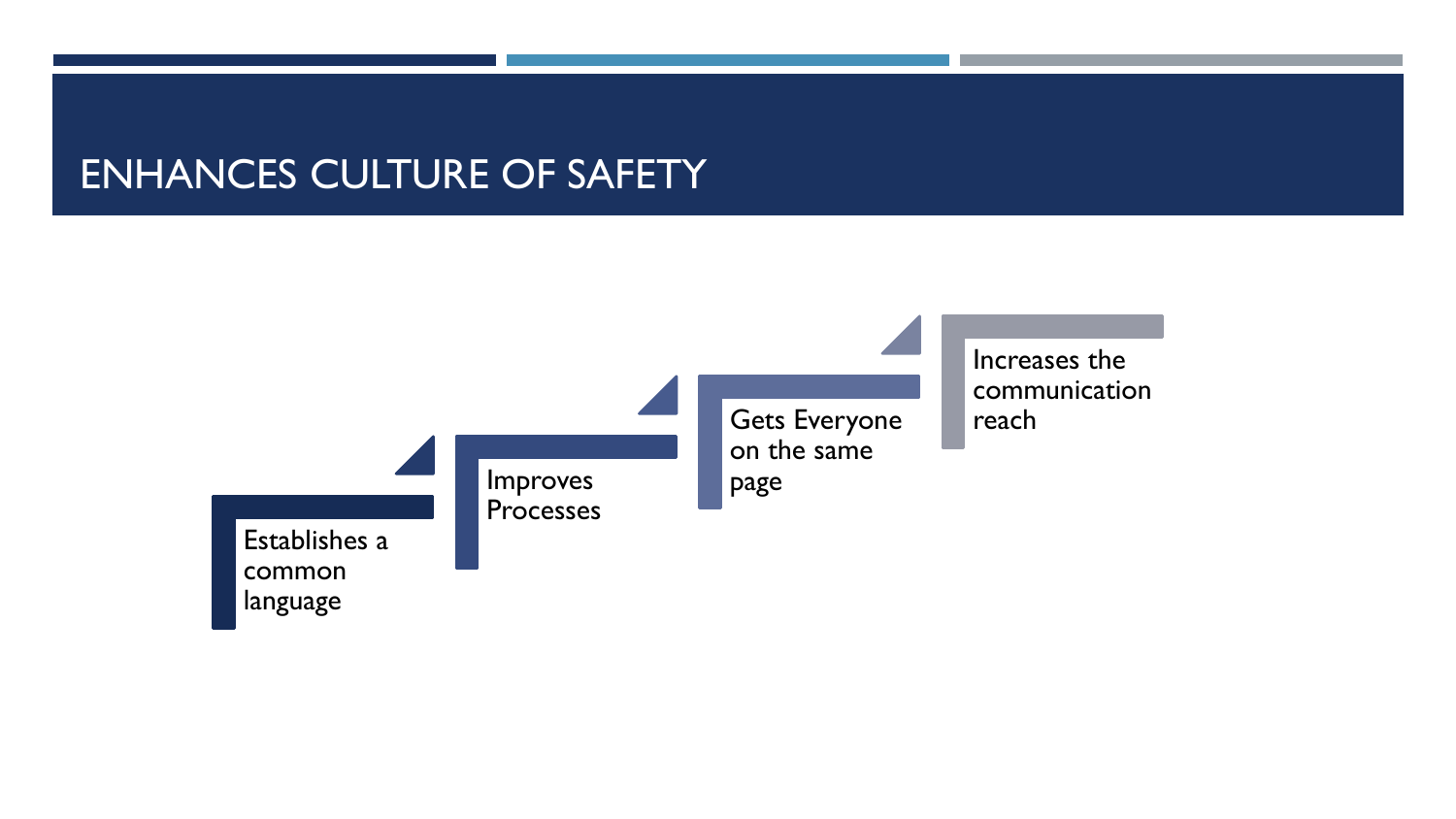A Safety Champion is a staff member or volunteer of a club who promotes positive safety practices within the club.

- Help to keep staff, athletes, and parents **motivated and informed of** club level safety initiatives
- **Advocate** a positive approach to health and safety in the gym environment
- ¡ Contribute insightful **ideas** to help the club improve its level of safety, and encouraging their colleagues to do the same
- Understand that **hazards** exist and work to mitigate these potential risks
- Help the management team put in place effective and intuitive health and safety **policies**
- **Example 1** Liaise between club and USA Gymnastics on new safety initiatives

WHAT IS A **SAFETY** CHAMPION?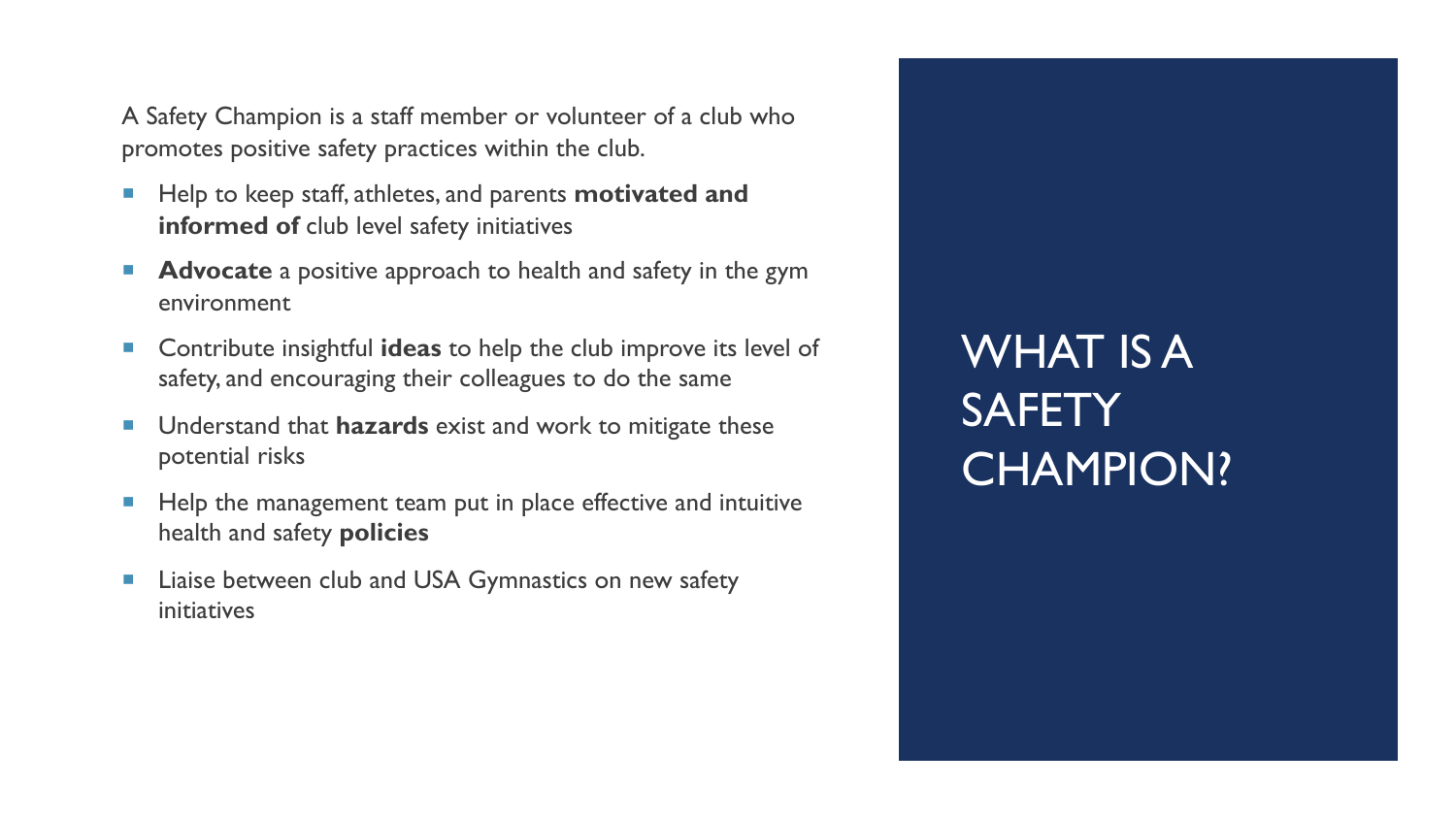### Are willing to embrace a leadership opportunity

Someone willing and able to communicate information (i.e. athlete safety concerns, personal safe practices, reporting) at meetings

A person who models safe practices and club core values

A person who has a genuine interest in learning more about best practices in safety and health

Front line employees or volunteers that act as a voice and face of safety

### WHO ARE SAFETY CHAMPIONS?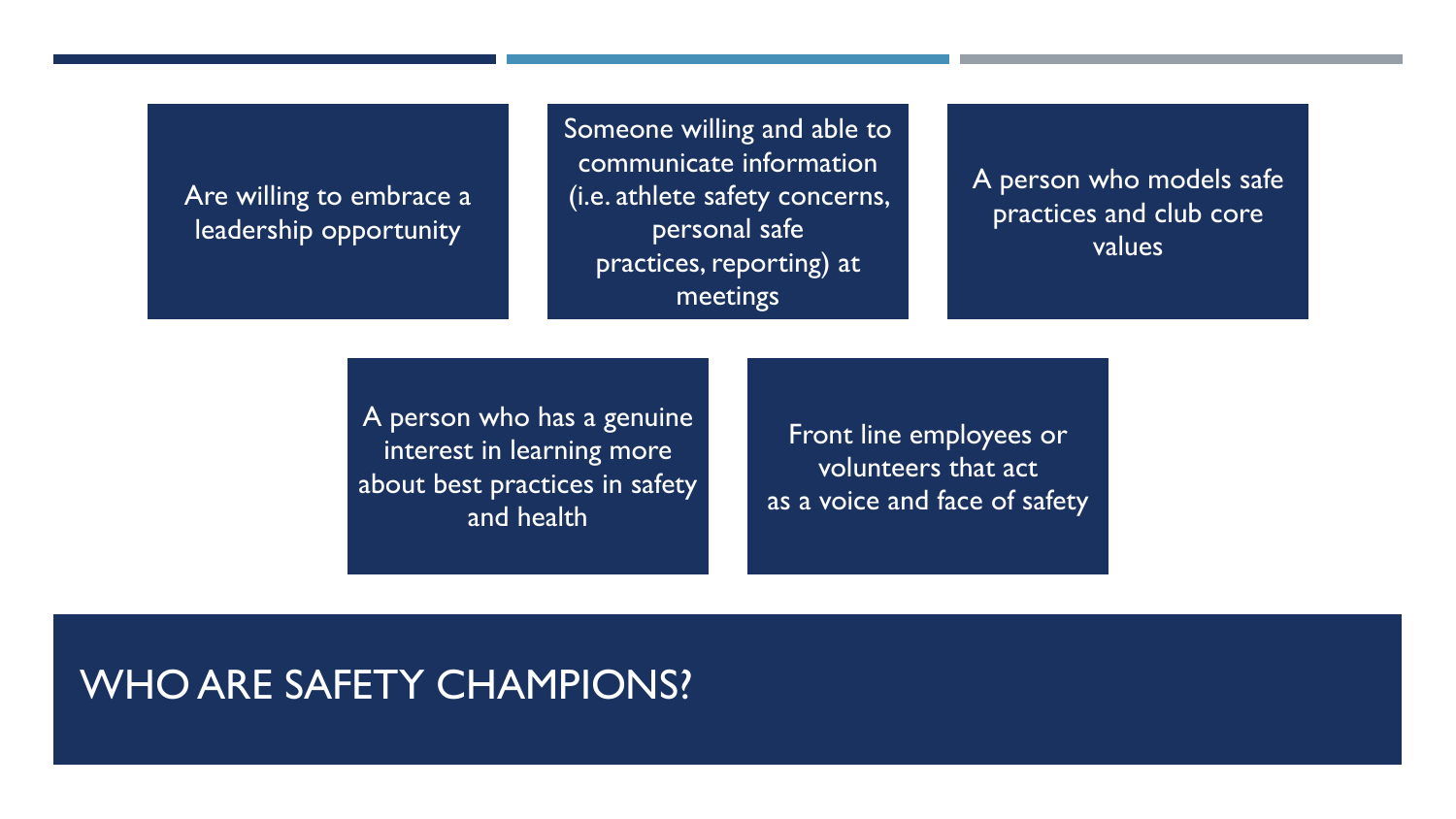### **Policy**

•Writing and Evaluating Policy •Reporting/Responding • Stakeholder communication

#### **Emotional Safety and Mental Wellness**

• Body Positivity •Trauma informed practices •Inclusion



**Injury protocol and Crisis Response** 

• Concussions •Injury protocol • Emergency and catastrophic injury • Heat exhaustion, dehydration

#### **Environmental Safety**

• Equipment Maintenance • Parking lots • Bathrooms •Disaster Prep (tornadoes, fire, active shooter, hurricane)

### AREAS OF FOCUS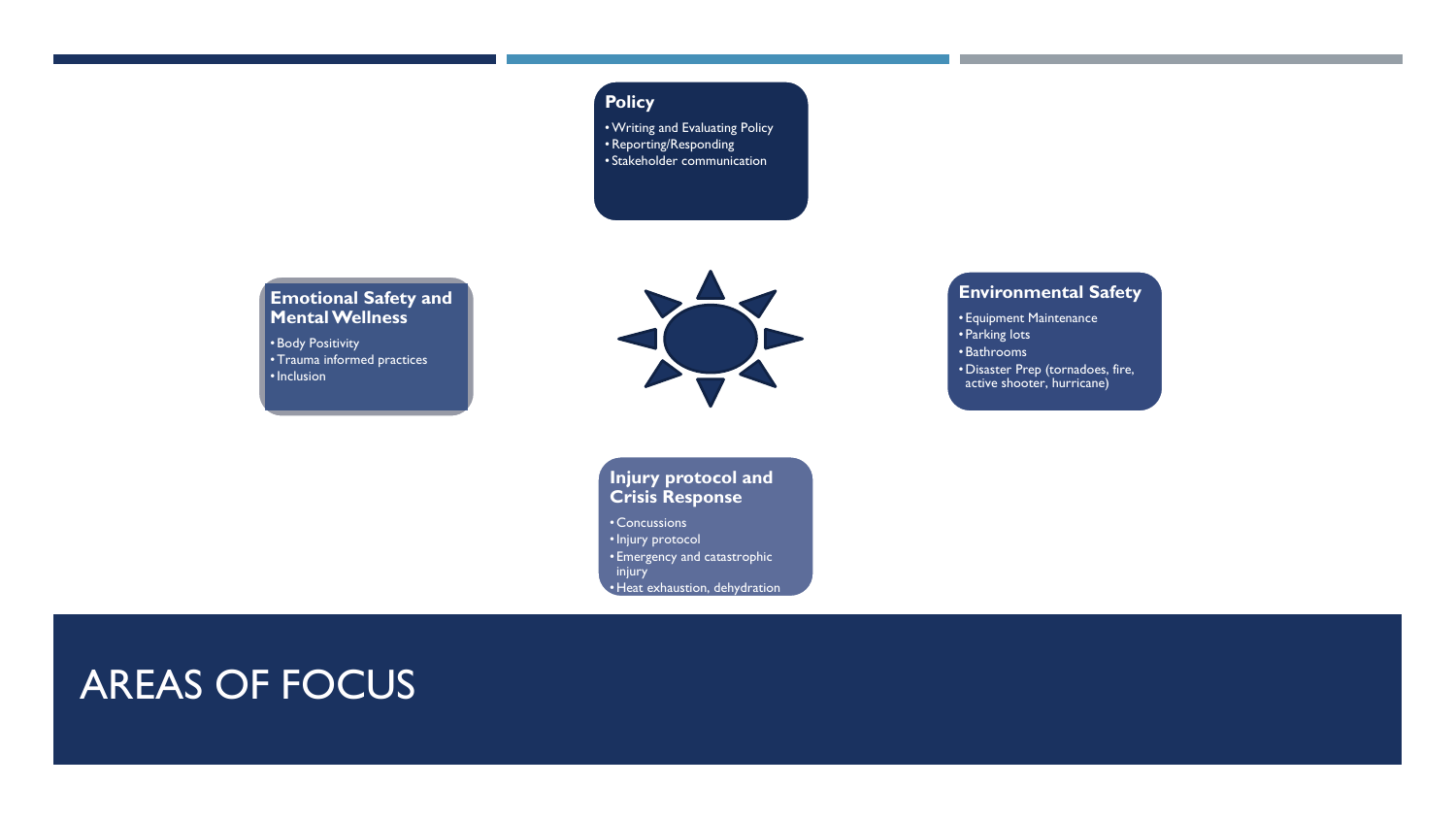## DEVELOPMENT OF THE LANGUAGE OF MANAGING RISK

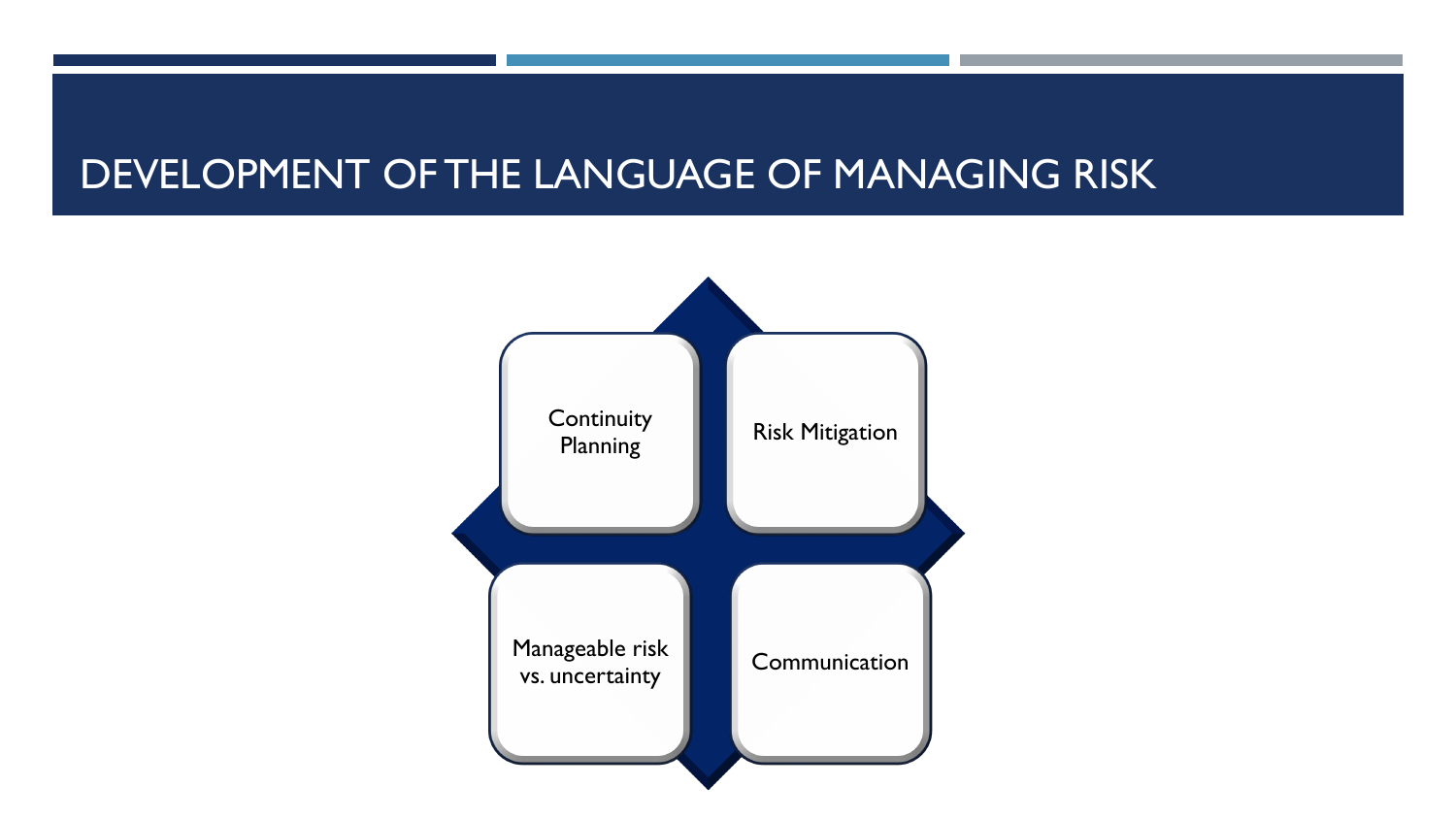WHAT THE **SAFETY CHAMPION** PROGRAM IS

- **Extension of Safe Sport**
- **Replacement for current reporting protocols**
- **Prescribed**
- Gotcha…
- Cookie cutter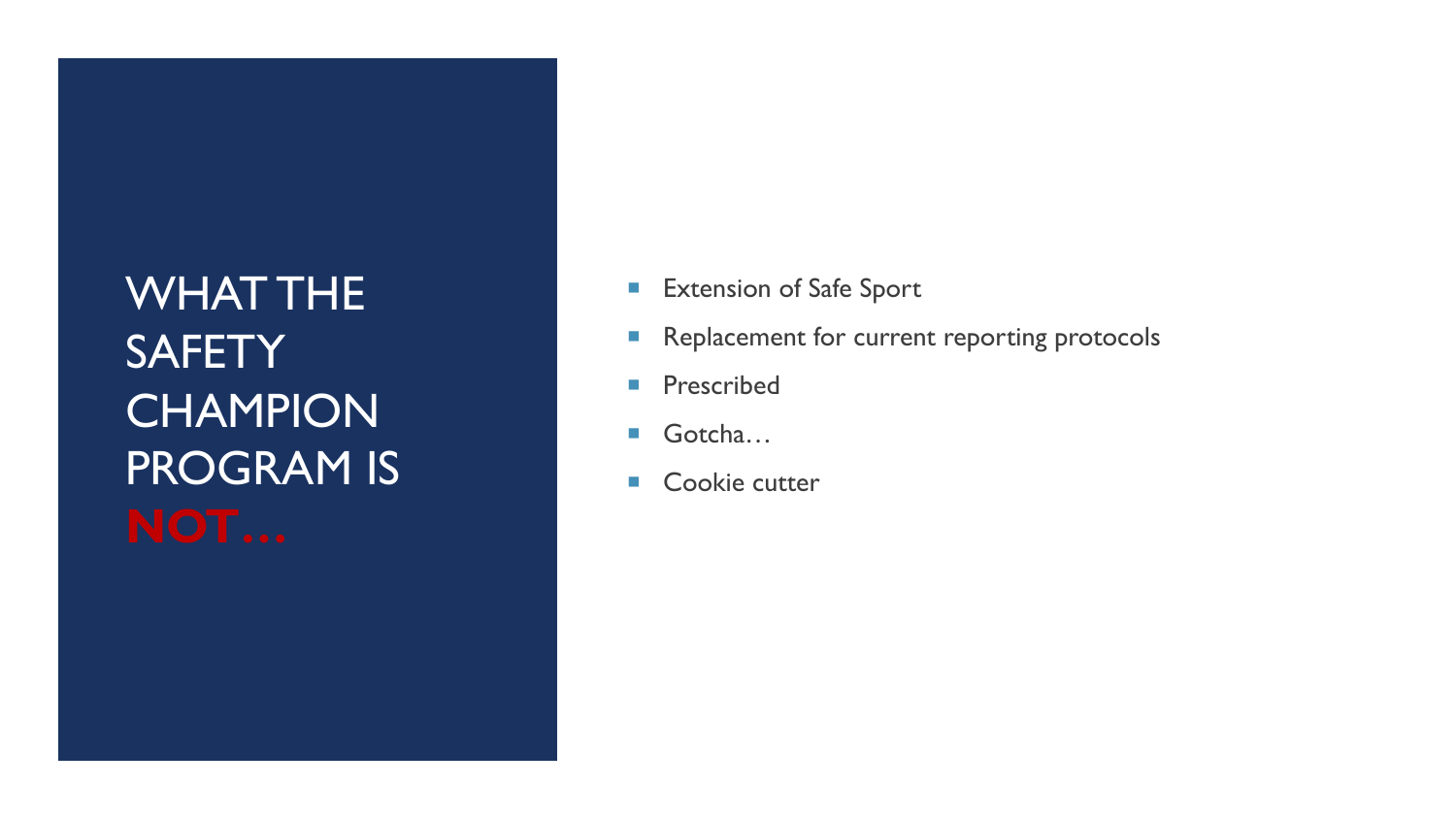# **COMMON** QUESTIONS

- Can the club owner be a Safety Champion?
- Can a parent be a Safety Champion?
- 3. What do I do if my Safety Champion quits?
- 4. Will the club owner get the same information as the safety champion?
- 5. What are the consequences for not implementing any safety programs in my gym?
- 6. Is it a requirement for my member club to have a safety champion listed?
- Can I have more than one?
- 8. What are the requirements to be a safety champion?
- 9. Should I have a different Safety Champion per site?
- 10. Are there incentives for participating?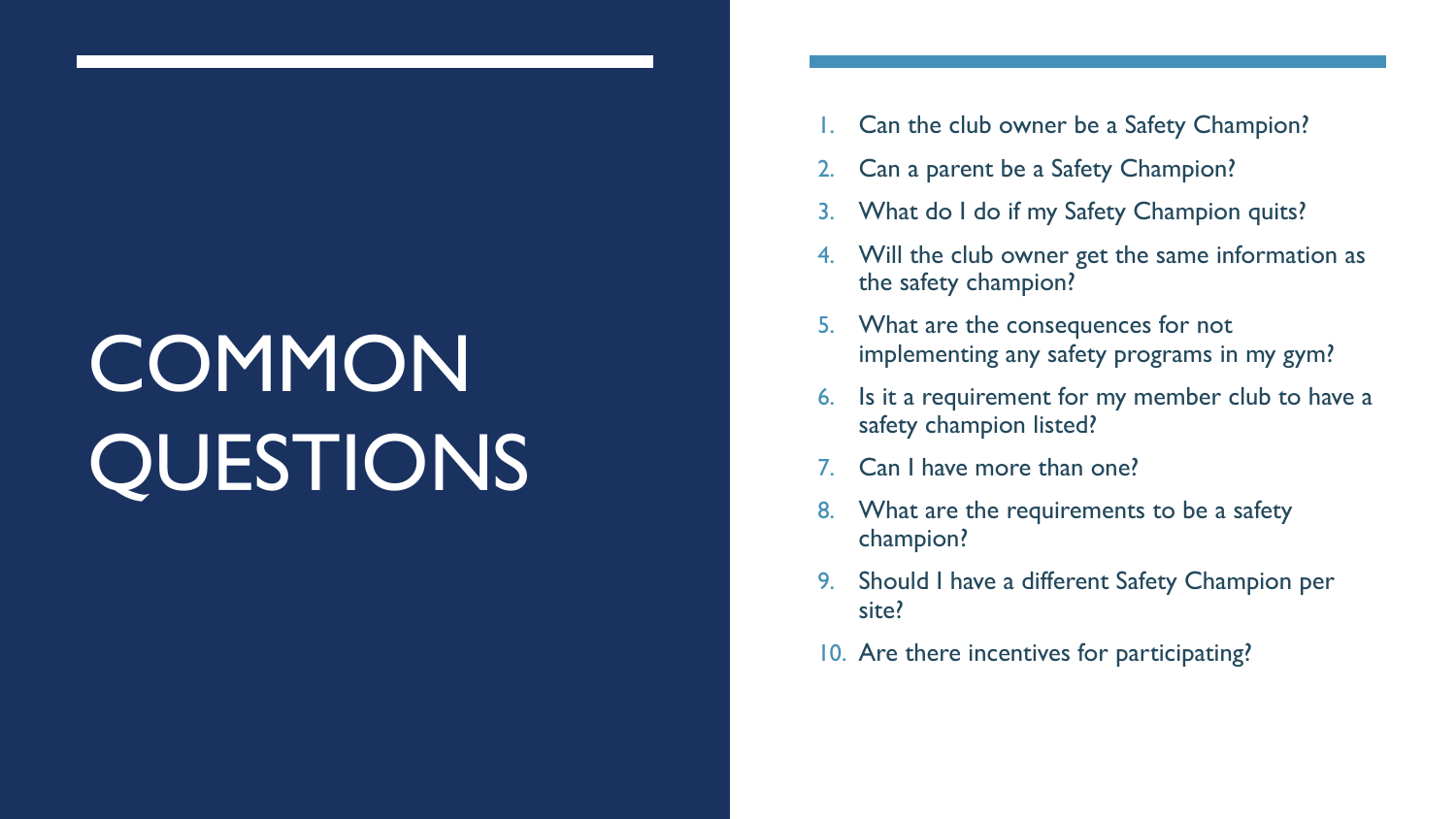# IDEAS FOR **SAFETY CHAMPIONS**

- Awards for club safety (Ex: Pizza party every month w/out injuries)
- Athlete team awards (Ex: group w/most creative ideas)
- Monthly focus (Ex: Bully Awareness Month, 911 Education Month)
- Safety Drills (Ex: Fire/tornado drill, Injury response, etc.)
- **Exercise Community Service**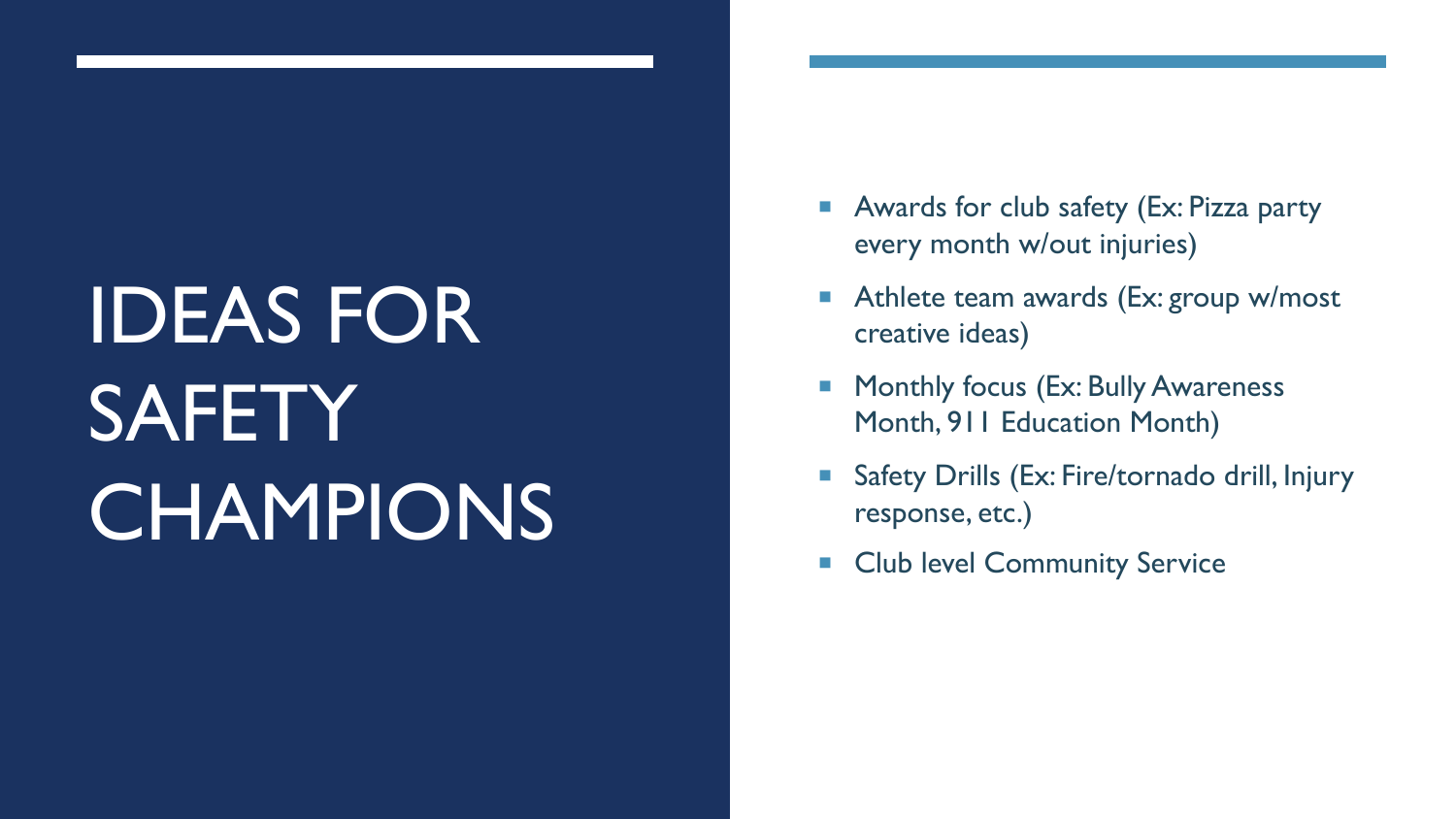## INCLUDE THE KIDS!

- **E** Let the kids develop ideas and games
- **Create or improve processes** for reporting internal concerns
- **E** Make safety everyone's responsibility
- **Example**





**Ask for Medic Rescue**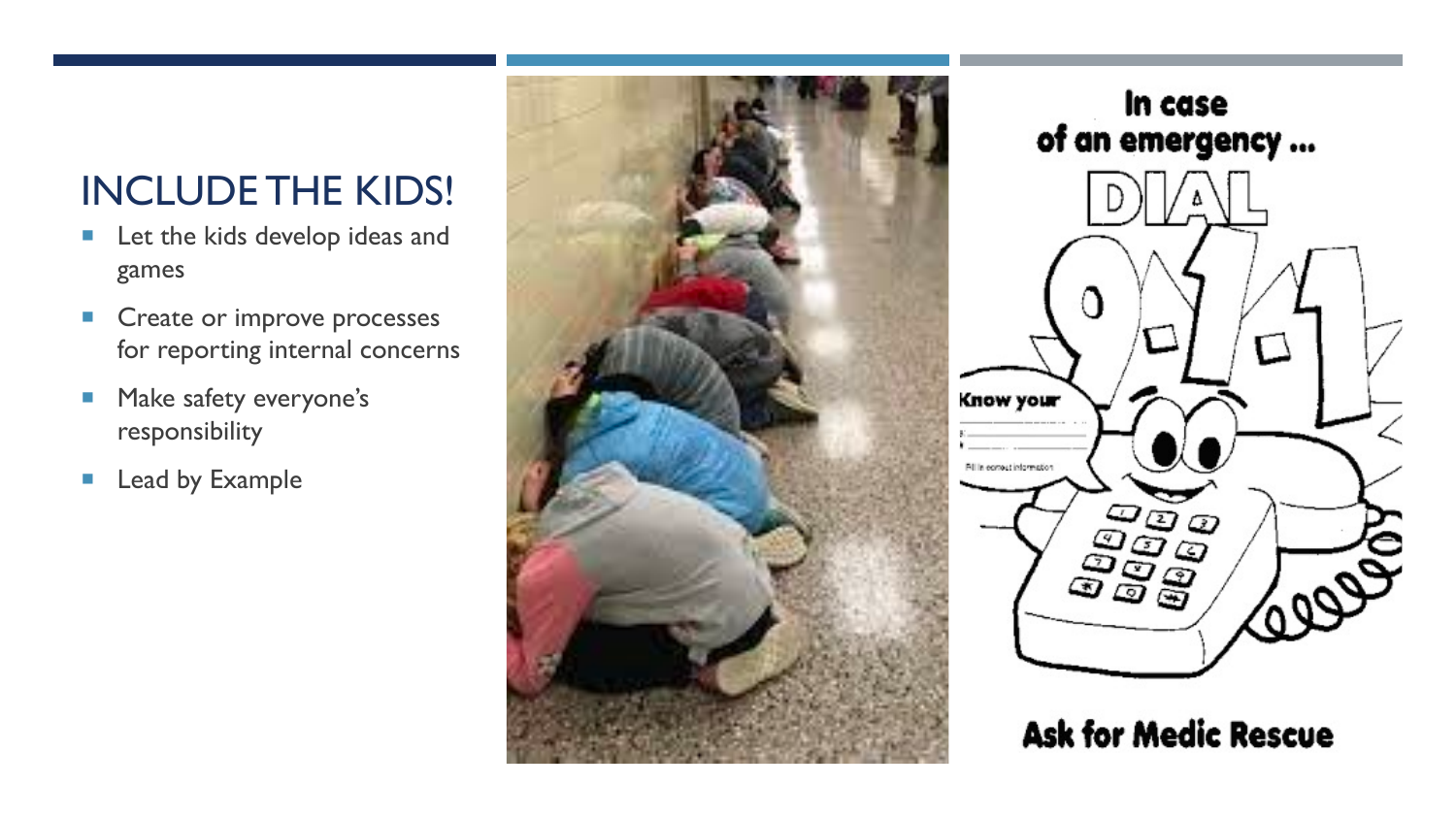## 2022 SAFETY **CHAMPION** FOCUS TOPICS

### **April**

■ Sexual Assault Awareness Month

### **September**

**• Preparedness Month** 

### **October**

**E** Bullying Awareness

### **Other**

- **Athlete to Coach: Supporting coaches in their first year**
- **EXP** Creating Emotionally Safe and Inclusive Sporting Environments
- **Best Practices in Injury Protocol**

Next webinar: December 7, 2021

"Writing Policies that Work for Your Club"